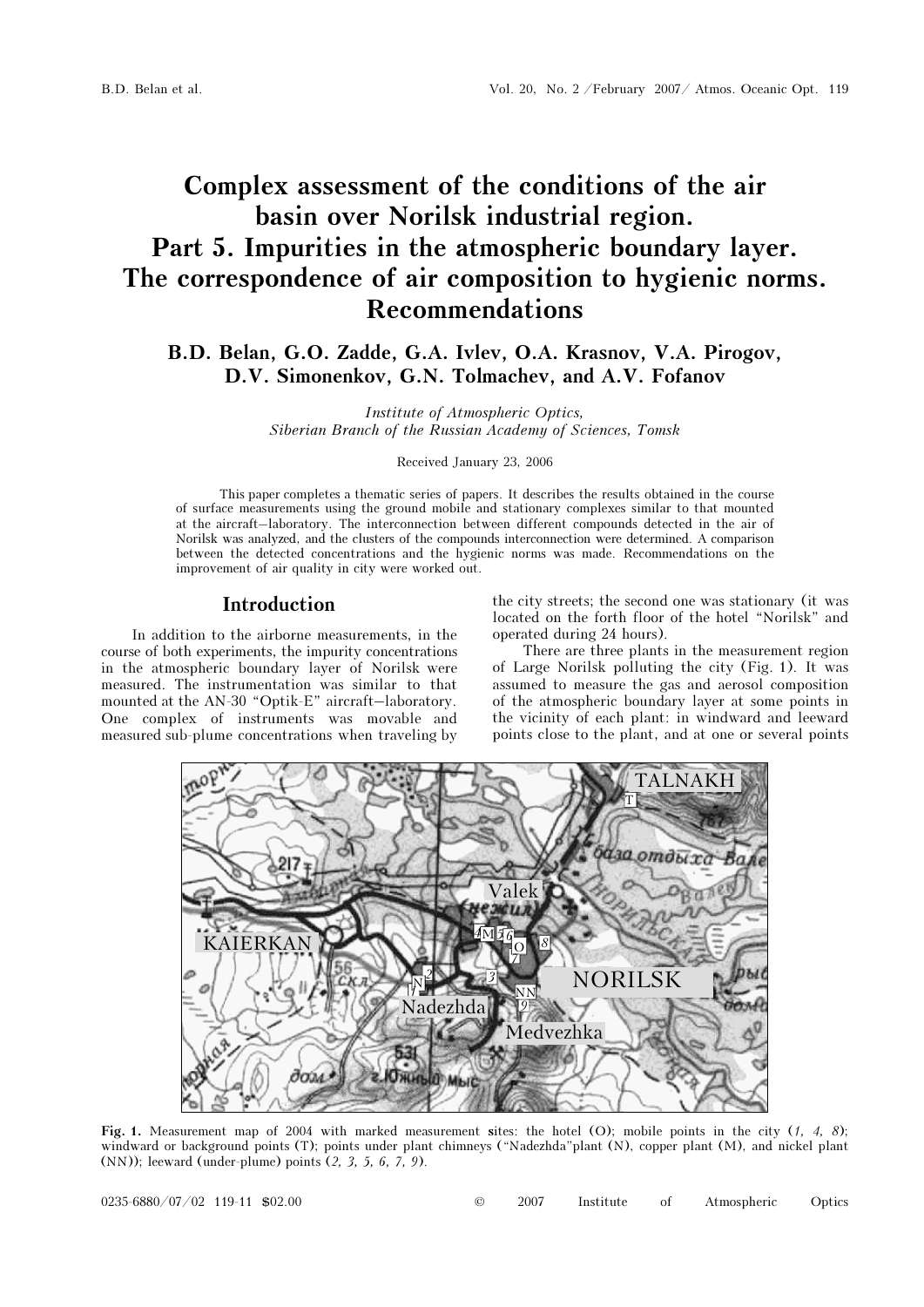at a distance between 1 and 5 km. In spite of the poor conditions in the period of measurements: low cloudiness hiding the industrial plumes from the observers, unstable wind direction, and intermittent rain or snow (giving no way to collect all filters for analysis at all points), as well as a complicated landscape of the region, with poor roads, the equipment of the instrumentation complex with a self-contained supply source has made it possible to perform completely the planned amount of the work.

 In this paper we consider the results obtained in housing and background districts.

### Ground air composition in Norilsk

Most measurements were conducted at the stationary station. As a result of the processing of the data series, 208 significant values were obtained, presenting the hourly averaged data (Fig. 2).

Taking into account the location of the hotel and small dimensions of the housing estate of Norilsk, the stationary station may be considered as a representative point for the housing estate of the city. Diagrams of daily behavior of the measured parameters are presented in Fig. 2.



Fig. 2. Daily variation of parameters measured at the stationary station: gases  $(a-e)$ ; the aerosol number density  $(f)$ .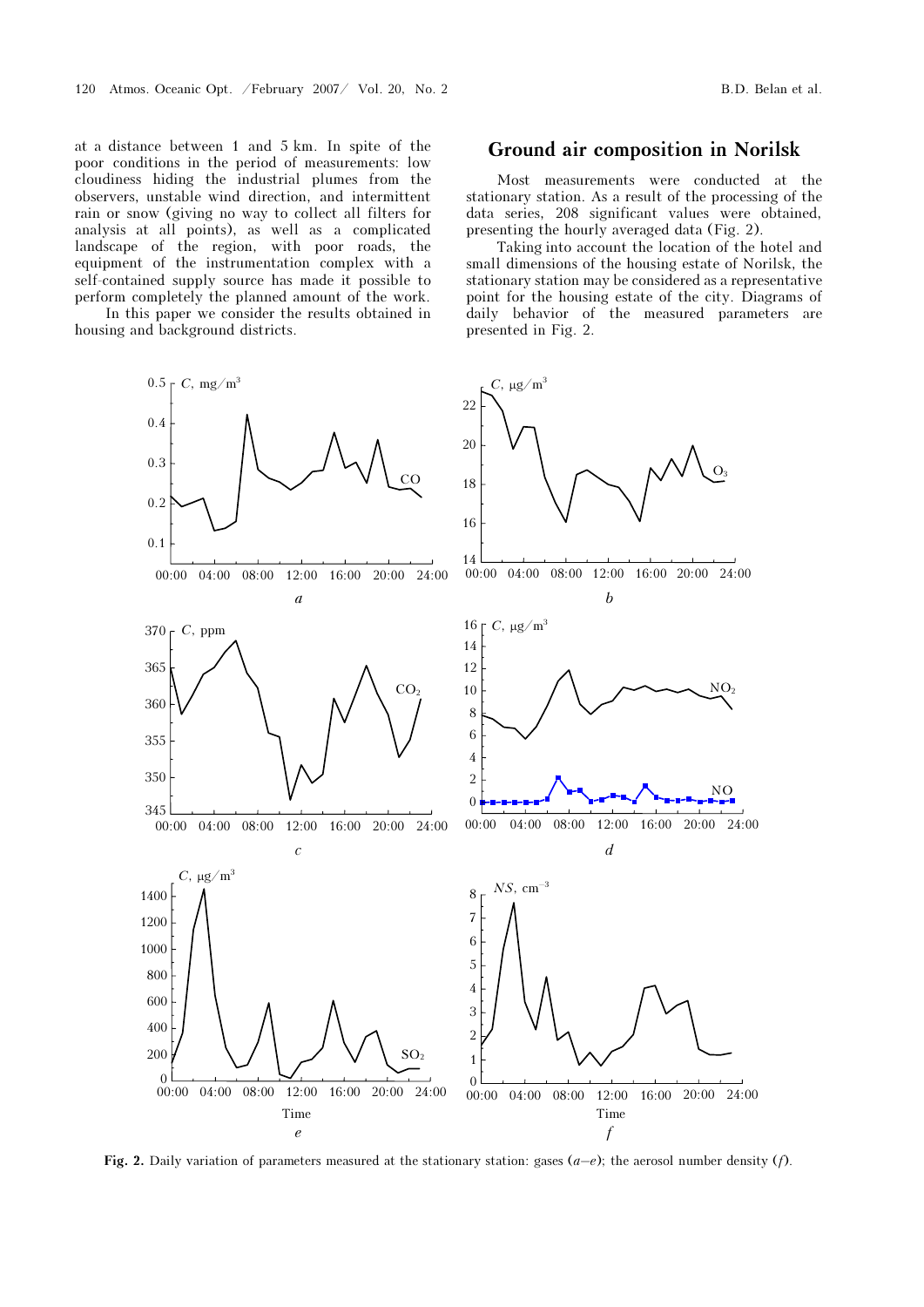Figures  $2c$ ,  $d$ , and  $e$  show a growth of industrial emissions in evening and morning hours, which is possibly connected with the technology of the pollution emission in the atmosphere by plants. Peaks and general elevation of the curve at daytime in Figs. 2a and d can be associated with the transport activity. Also, Fig. 2b shows that increasing or decreasing the concentration of emitted impurities is followed by the decay or growth of ozone concentration. During this period in the vicinity of Norilsk the ground inversion was lacking, the atmosphere has been cleanning intensively, and values of exhaust gases of motor transport in contrast to  $SO<sub>2</sub>$  industrial emissions did not exceed the available at the moment maximum permissible concentrations. Therefore, we can draw

the conclusion that this clear interconnection was due to the density of city buildings, resulting in stagnation of atmospheric air in the yards, and can be considered as a local phenomenon.

Figure 3 shows the time dependence of parameters measured at the Norilsk hotel point.

The  $NO<sub>x</sub>$  concentration decrease during August, 7–8, (rest-days) is seen. The subsequent its growth is connected not only with the beginning of the working week, but also with the change of the basic air transfer direction from the northern to western, resulting in a greater effect of exhaust gases of the transport on the air pollution in this city. This once again shows the locality of such pollutions within the city boundaries.



Fig. 3. Time variation of parameters measured at the stationary station.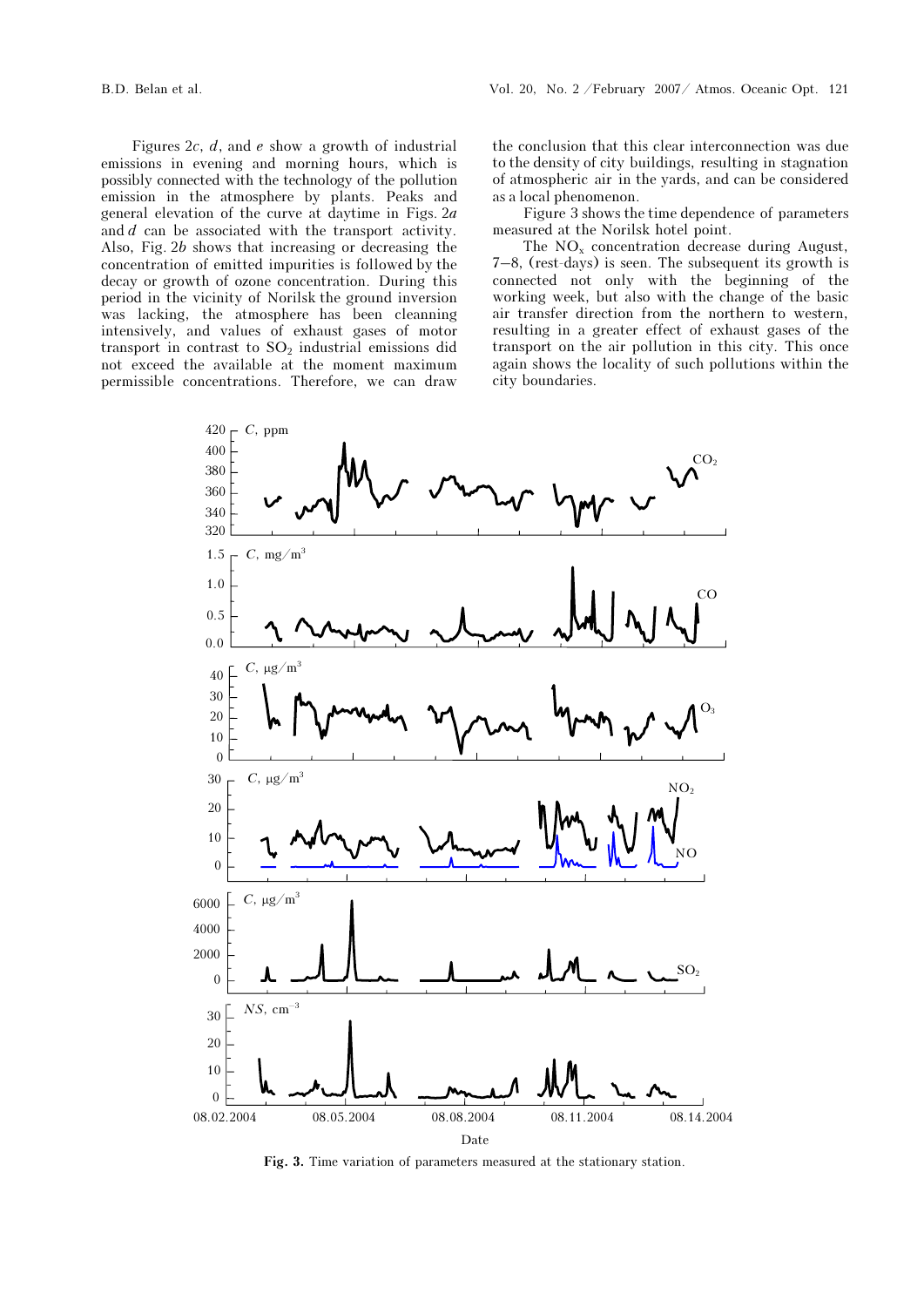When considering the data on the aerosol chemical composition for winter and summer periods in the vicinity of Norilsk, significant differences for individual groups of elements are seen, as well as in their percentage; however, there can be separated out a group of elements, the presence and amount of which do not depend on the season change.

Table 1 shows a considerable content of such elements as  $Ca$ , Fe and Si,  $Na<sup>+</sup>$  (excluding the background samples) in all samples of 2002. In addition, at the measurement points subjected to the effect of deposition from industrial plant plumes, the elements Al,  $SO_4^{2-}$ ,  $Cl^-$ ,  $NO_3^-$ , and  $K^+$  are seen.

Table 1. Aerosol chemical composition  $(\mu g/m^3)$ in the ground layer, November, 2002

|                       | Place of sampling              |                                                       |                                             |                                                                   |                               |            |  |  |  |  |  |
|-----------------------|--------------------------------|-------------------------------------------------------|---------------------------------------------|-------------------------------------------------------------------|-------------------------------|------------|--|--|--|--|--|
| substance<br>Chemical | background<br>11.02.02<br>CTB' | disposal area<br>Road to city<br>$\mathrm{backgroup}$ | center of railway<br>Communication<br>plume | Control room<br>of NN plume<br>$^\prime\!$ part<br>$\overline{E}$ | background<br>11.08.02<br>CTB | CTB, plume |  |  |  |  |  |
| Ca                    | 61.010                         | 12.960                                                | 70.645                                      | 73.232                                                            | 19.163                        | 65.061     |  |  |  |  |  |
| Fe                    | 24.510                         | 17.539                                                | 13.798                                      | 19.290                                                            | 2.947                         | 69.214     |  |  |  |  |  |
| Al                    | 0.900                          | 1.744                                                 | 7.200                                       | 2.010                                                             | 3.998                         | 69.214     |  |  |  |  |  |
| Mg                    | 0.000                          | 0.000                                                 | 0.230                                       | 0.176                                                             | 0.254                         | 69.214     |  |  |  |  |  |
| $\mathrm{SO}_4^{2-}$  | 0.660                          | 0.443                                                 | 38.670                                      | 3.179                                                             | 10.028                        | 46.603     |  |  |  |  |  |
| $Cl^-$                | 0.940                          | 0.273                                                 | 6.894                                       | 20.616                                                            | 1.554                         | 47.985     |  |  |  |  |  |
| Si                    | 3.080                          | 3.113                                                 | 13.332                                      | 7.744                                                             | 0.659                         | 18.508     |  |  |  |  |  |
| $NO_3^-$              | 0.180                          | 0.420                                                 | 0.582                                       | 1.365                                                             | 1.130                         | 4.773      |  |  |  |  |  |
| $Na+$                 | 0.050                          | 0.092                                                 | 1.207                                       | 0.481                                                             | 0.743                         | 2.292      |  |  |  |  |  |
| $K^+$                 | 0.020                          | 0.031                                                 | 0.483                                       | 0.330                                                             | 0.065                         | 1.046      |  |  |  |  |  |
| Ni                    | 0.110                          | 0.075                                                 | 0.206                                       | 0.136                                                             | 0.138                         | 0.015      |  |  |  |  |  |
| Cu                    | 0.000                          | 0.000                                                 | 0.011                                       | 0.000                                                             | 0.550                         | 0.031      |  |  |  |  |  |
| Ti                    | 0.030                          | 0.000                                                 | 0.000                                       | 0.070                                                             | 0.004                         | 0.055      |  |  |  |  |  |
| Mn                    | 0.020                          | 0.002                                                 | 0.018                                       | 0.006                                                             | 0.025                         | 0.054      |  |  |  |  |  |
| Cr                    | 0.040                          | 0.039                                                 | 0.047                                       | 0.034                                                             | 0.000                         | 0.010      |  |  |  |  |  |
| Pb                    | 0.000                          | 0.000                                                 | 0.000                                       | 0.000                                                             | 0.058                         | 0.001      |  |  |  |  |  |
| B                     | 0.000                          | 0.000                                                 | 0.032                                       | 0.023                                                             | 0.000                         | 0.011      |  |  |  |  |  |

\* CTB is the Central Transport Block; \*\* CP is the Cement works, \*\*\* NN is the Nickel Plant.

As to the data on the aerosol chemical composition in 2004 (Table 2), a considerable content in all samples of Ni, Pb,  $Na<sup>+</sup>$  (excluding the background samples) is observed. At the measurement points experienced depositions from industrial plumes, the additional elements  $NO_3^-$ ,  $NH_4^+$ ,  $SO_4^{2-}$ , Fe, Si, and K<sup>+</sup> are also observed.

The above data show that  $Na<sup>+</sup>$  at both seasons has a rather wide propagation area in the region of research, however, its concentration at a substantial distance from the emission sources decreases by orders of magnitude. The elements  $NO_3^-$ ,  $SO_4^{2-}$ ,  $K^+$  behave similarly, but their propagation area is smaller and their high values are observed only in the region of impact of industrial plumes. For the period from winter 2002 to summer 2004, a change in the behavior

of Fe and Si is observed. They stopped their accumulation in the urban atmosphere and were detected only in the area of industrial emissions.

Table 2. Aerosol chemical composition  $(\mu g/m^3)$ in the ground layer, August, 2004

|                       |                                      | Place of sampling            |                                           |                                                |                               |                            |                                                  |  |  |  |  |  |  |
|-----------------------|--------------------------------------|------------------------------|-------------------------------------------|------------------------------------------------|-------------------------------|----------------------------|--------------------------------------------------|--|--|--|--|--|--|
| substance<br>Chemical | NN.<br>of Norilsk<br>Plume<br>Nickel | Gubchikha<br>Plume<br>ම<br>đ | $\widehat{A}$<br>Copper plant<br>windward | Copper plant<br>$\widetilde{\circ}$<br>leeward | Metallurgists<br>ତି<br>square | Έ<br>background<br>Talnakh | $\overset{\sim}{\circ}$<br>background<br>Norilsk |  |  |  |  |  |  |
| $SO_4^2$              | 87.200                               | 20.580                       | 9.910                                     | 36.130                                         | 4.200                         | 2.310                      | 2.950                                            |  |  |  |  |  |  |
| $Cl^-$                | 2.450                                | 5.420                        | 3.480                                     | 3.250                                          | 2.280                         | 1.220                      | 1.240                                            |  |  |  |  |  |  |
| Ca                    | 2.594                                | 2.607                        | 0.253                                     | 0.368                                          | 0.633                         | 0.124                      | 0.125                                            |  |  |  |  |  |  |
| $NH_4^+$              | 7.230                                | 9.340                        | 8.100                                     | 6.790                                          | 6.200                         | 3.820                      | 5.030                                            |  |  |  |  |  |  |
| Al                    | 3.896                                | 0.161                        | 0.046                                     | 0.018                                          | 0.273                         | 0.088                      |                                                  |  |  |  |  |  |  |
| NO <sub>3</sub>       | 1.950                                | 3.600                        | 2.770                                     | 2.830                                          | 3.680                         | 1.470                      | 1.620                                            |  |  |  |  |  |  |
| Si                    | 33.282                               | 0.163                        |                                           |                                                | 0.084                         | 0.009                      |                                                  |  |  |  |  |  |  |
| $Na+$                 | 5.998                                | 2.697                        | 2.795                                     | 2.933                                          | 0.626                         | 0.259                      | 0.384                                            |  |  |  |  |  |  |
| Fe                    | 1.611                                | 0.579                        | 0.275                                     | 0.231                                          | 0.628                         | 0.128                      | 0.287                                            |  |  |  |  |  |  |
| Cu                    | 0.911                                | 0.212                        | 0.051                                     | 0.505                                          | 0.079                         | 0.014                      | 0.005                                            |  |  |  |  |  |  |
| $\rm K^+$             | 9.203                                | 0.624                        | 0.737                                     | 0.922                                          | 0.455                         | 0.231                      | 0.373                                            |  |  |  |  |  |  |
| Ni                    | 1.788                                | 0.048                        | 0.016                                     | 0.016                                          | 0.038                         | 0.012                      | 0.008                                            |  |  |  |  |  |  |
| $F^-$                 | 0.150                                | 0.199                        | 0.149                                     | 0.105                                          |                               |                            |                                                  |  |  |  |  |  |  |
| Zn                    | 0.125                                | 0.048                        | 0.007                                     | 0.015                                          | 0.030                         | 0.002                      |                                                  |  |  |  |  |  |  |
| Mg                    | 0.256                                | 0.042                        | 0.002                                     | 0.004                                          | 0.006                         | 0.000                      |                                                  |  |  |  |  |  |  |
| Ba                    | 0.010                                | 0.023                        | 0.006                                     | 0.020                                          | 0.012                         |                            | 0.009                                            |  |  |  |  |  |  |
| Pb                    | 1.433                                | 0.003                        | 0.006                                     | 0.007                                          | 0.004                         | 0.004                      | 0.008                                            |  |  |  |  |  |  |
| Ti                    | 0.026                                | 0.011                        | 0.002                                     | 0.002                                          | 0.006                         | 0.000                      |                                                  |  |  |  |  |  |  |
| $_{\rm Cr}$           | 0.023                                | 0.029                        | 0.020                                     | 0.015                                          | 0.030                         | 0.018                      | 0.017                                            |  |  |  |  |  |  |
| Mn                    | 0.043                                | 0.004                        | 0.001                                     | 0.001                                          | 0.002                         | 0.000                      | 0.001                                            |  |  |  |  |  |  |
| Mo                    | 0.003                                | 0.023                        | 0.012                                     | 0.007                                          | 0.001                         | 0.100                      | 0.007                                            |  |  |  |  |  |  |
| Ag                    | 0.000                                | 0.003                        | 0.001                                     | 0.001                                          | 0.003                         | 0.001                      | 0.000                                            |  |  |  |  |  |  |
| Co                    | 0.035                                | 0.004                        | 0.004                                     | 0.003                                          | 0.002                         |                            | 0.014                                            |  |  |  |  |  |  |
| $H^+$                 | 0.001                                | 0.001                        | 0.001                                     | 0.001                                          | 0.000                         | 0.000                      | 0.000                                            |  |  |  |  |  |  |

N o t e . In brackets measurement points are numbered (Fig.1).

All the above facts and the decrease of aerosol specific content by summer 2004 indicate that in the summer period in the region of Norilsk the atmosphere was more clear. The fact that in 2004 a total absence of Ca was detected is difficult to explain.

The relative chemical composition of air in Talnakh and in the periphery of Norilsk in the background conditions almost coincide (Fig. 4) both in the total mass concentration of inorganic components (the difference is in the limits of the quantitative analysis error) and in the main inorganic matrix. The difference is only in microelement composition: their nomenclature and aerosol content slightly differ that, probably, is connected with the peculiarities of productions in the above-mentioned points.

# The correspondence of air composition to hygienic standards

Table 3 shows daily mean (dm) and maximal single (ms) values of gas components and the corresponding to them hygienic standards (MPC).<sup>1</sup>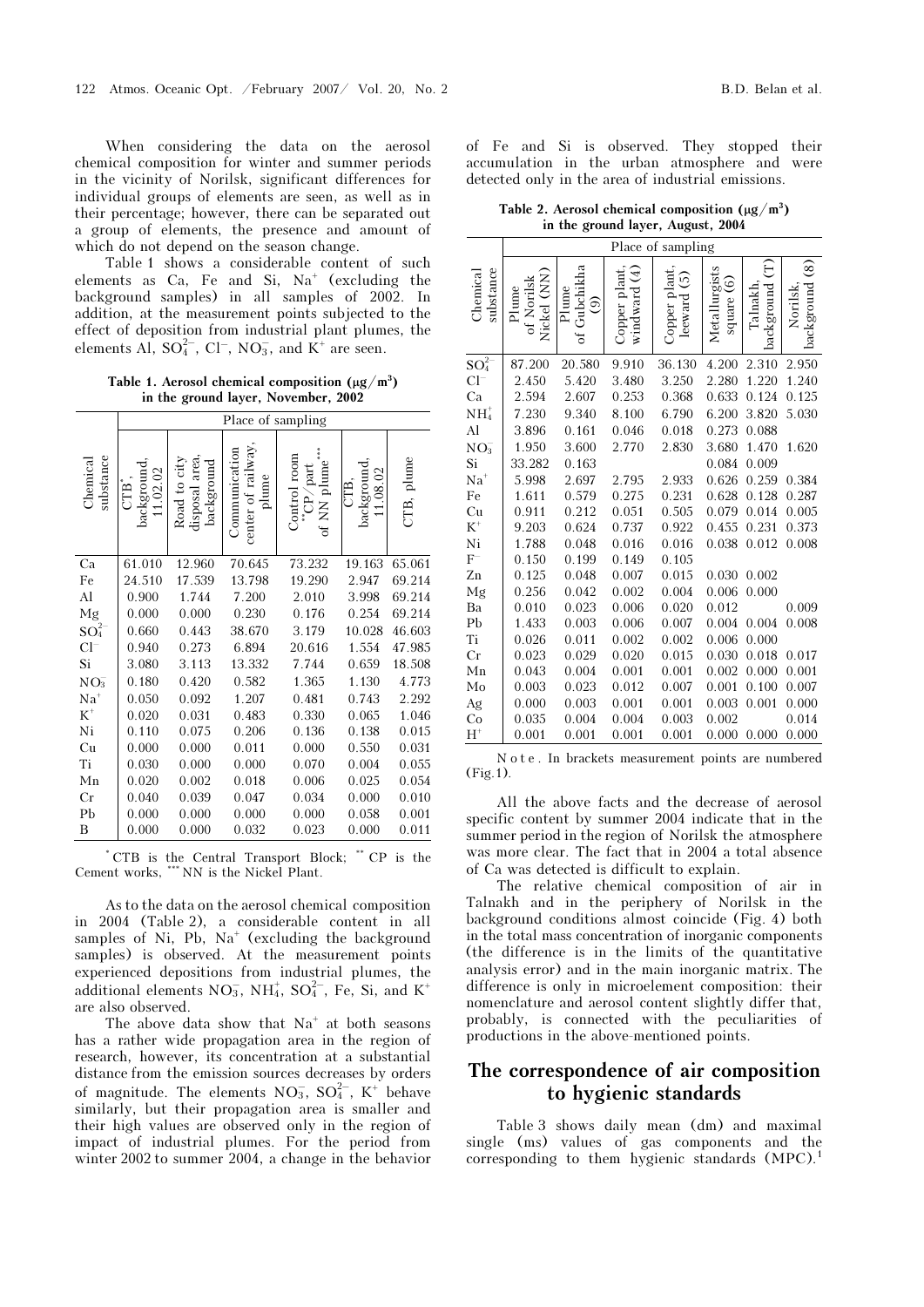

Fig. 4. Mass distribution of chemical elements and ions in the samples of background aerosol; at the measurement point in the vicinity of Talnakh the content of inorganic suspension is 9.8  $\mu$ g/m<sup>3</sup> (*a*); at the measurement point in the suburb of Norilsk the content of inorganic suspension is 12.1  $\mu$ g/m<sup>3</sup> (*b*).

It follows from Table 3 that in the period under study the excess (20-fold) was mainly observed for sulfur dioxide, which is explained by its noutilization in the industrial emissions.

Table 3. Maximal and daily mean values of measured gases at the Norilsk hotel

| Measured<br>gas                 |       |     |      | $\begin{bmatrix} \textrm{CO}_2, & \textrm{CO}, & \textrm{O}_3, & \textrm{SO}_2, & \textrm{NO}_2, \\ \textrm{mg/m}^3 \textrm{mg/m}^3 \textrm{mg/m}^3 \textrm{mg/m}^3 \textrm{mg/m}^3 \textrm{mg/m}^3 \textrm{mg/m}^3 \end{bmatrix}$ |      |       |
|---------------------------------|-------|-----|------|------------------------------------------------------------------------------------------------------------------------------------------------------------------------------------------------------------------------------------|------|-------|
| Daily mean                      |       |     |      |                                                                                                                                                                                                                                    |      |       |
| values                          | 408.5 | 1.3 | 36.6 | 635.7                                                                                                                                                                                                                              | 24.3 | 14.1  |
| Maximal values                  | 457.0 | 6.6 |      | 127.0 > 10000                                                                                                                                                                                                                      | 47.0 | 112.0 |
| $\text{MPC}_{\text{dm}}$        |       | 3   | 30   | 50                                                                                                                                                                                                                                 | 40   | 60    |
| MPC <sub>ms</sub>               |       | 5   | 160  | 500                                                                                                                                                                                                                                | 85   | 400   |
| $\text{MPC}_{\text{dm}}$ excess |       | 0.4 | 1.2  | 12.7                                                                                                                                                                                                                               | 0.6  | 0.2   |
| $MPCms$ excess                  |       | 1.3 | 0.8  | 20 O                                                                                                                                                                                                                               | 0.6  | 0.3   |

There was a small excess of carbon monoxide and ozone relative to  $\text{MPC}_{\text{ms}}$  and  $\text{MPC}_{\text{dm}}$ , respectively. Concentrations of other components at that period were below MPC.

Thus, summarizing all results, the following conclusion can be drawn. The air quality in the city in the absence of emission plumes can be considered satisfactory. Contrary to many cities, the transport exhaust pollution in the atmosphere of Norilsk is much less. However, the city and its suburbs are under periodical impacts of the plant emission plumes. Taking into account the aeration peculiarities of the region,

this leads to the increased pollution concentration in the city and adjacent populated areas. Moreover, the data of sub-plume and airborne measurements have shown that Norilsk itself and surrounding settlements are located within the limits of the first zone of fallout of aerosol from industrial plumes. Therefore, the only way for enterprises to improve the quality of the city air is the reconstruction of air cleaning equipment despite large financial expenses.

# Analysis of impurity behavior in the ground air

To better understand interrelations between the measured parameters in the ground atmospheric air, the correlation between eight data series was investigated: six gases, the aerosol number density, and time of day (Table 4).

Table 4. Correlations between data series

|                 | Time | CO <sub>2</sub> | l CO |  | $Q_3$   SO <sub>2</sub>   NO <sub>2</sub>   NO     |                         | N.S   |
|-----------------|------|-----------------|------|--|----------------------------------------------------|-------------------------|-------|
| Time            |      |                 |      |  | $-0.183$ 0.303 0.033 $-0.096$ 0.384 0.114 $-0.027$ |                         |       |
| CO <sub>2</sub> |      |                 |      |  | $-0.234$ 0.056 0.041 $-0.085 - 0.009$ 0.004        |                         |       |
| CO              |      |                 |      |  | $-0.204$ 0.190 0.609 0.540 0.248                   |                         |       |
| $O_3$           |      |                 |      |  | $0.001 - 0.113 - 0.272$ 0.017                      |                         |       |
| SO <sub>2</sub> |      |                 |      |  |                                                    | $0.032$ $0.047$ $0.802$ |       |
| NO <sub>2</sub> |      |                 |      |  |                                                    | 0.516 0.136             |       |
| NO.             |      |                 |      |  |                                                    |                         | 0.163 |
| NS              |      |                 |      |  |                                                    |                         |       |

For data series containing no less than 200 values, the correlation coefficients (Table 5) are significant.

Table 5. Significant correlation coefficients for different probabilities of a series containing 200 values

| ч | $\alpha$<br>.JJ | $\cap$<br>υ.<br>$\cdot$ | 0.995 | 0.9995 |
|---|-----------------|-------------------------|-------|--------|
| K | 61              | 81                      | 309   | ۵۵     |

The correlation matrix shows two groups of series connected to one another.

First, the connection of the aerosol number density and  $SO<sub>2</sub>$ , as well as their connection with CO are well seen. This is simply explained by the fact that  $SO<sub>2</sub>$  is the main element in the Norilsk plant emissions. At the same time, when the plume passes through the measurement point, the aerosol number density increases sharply. CO is generated during the combustion, which explains its abundance in the plumes of copper and nickel plants crossing the measurement points.

Second, the interrelation of  $NO<sub>2</sub>$ , NO, CO with time series is well seen. Daily behavior of these gases is clearly characterized by daytime peaks and night minima. It can be assumed with assurance that the main sources of these gas components are exhausts by transport. Table 4 shows that daily behavior of  $O_3$ is lacking and there is a negative correlation with CO and NO.

The correlation matrix is constructed (Table 6) based on the data series of concentration measurements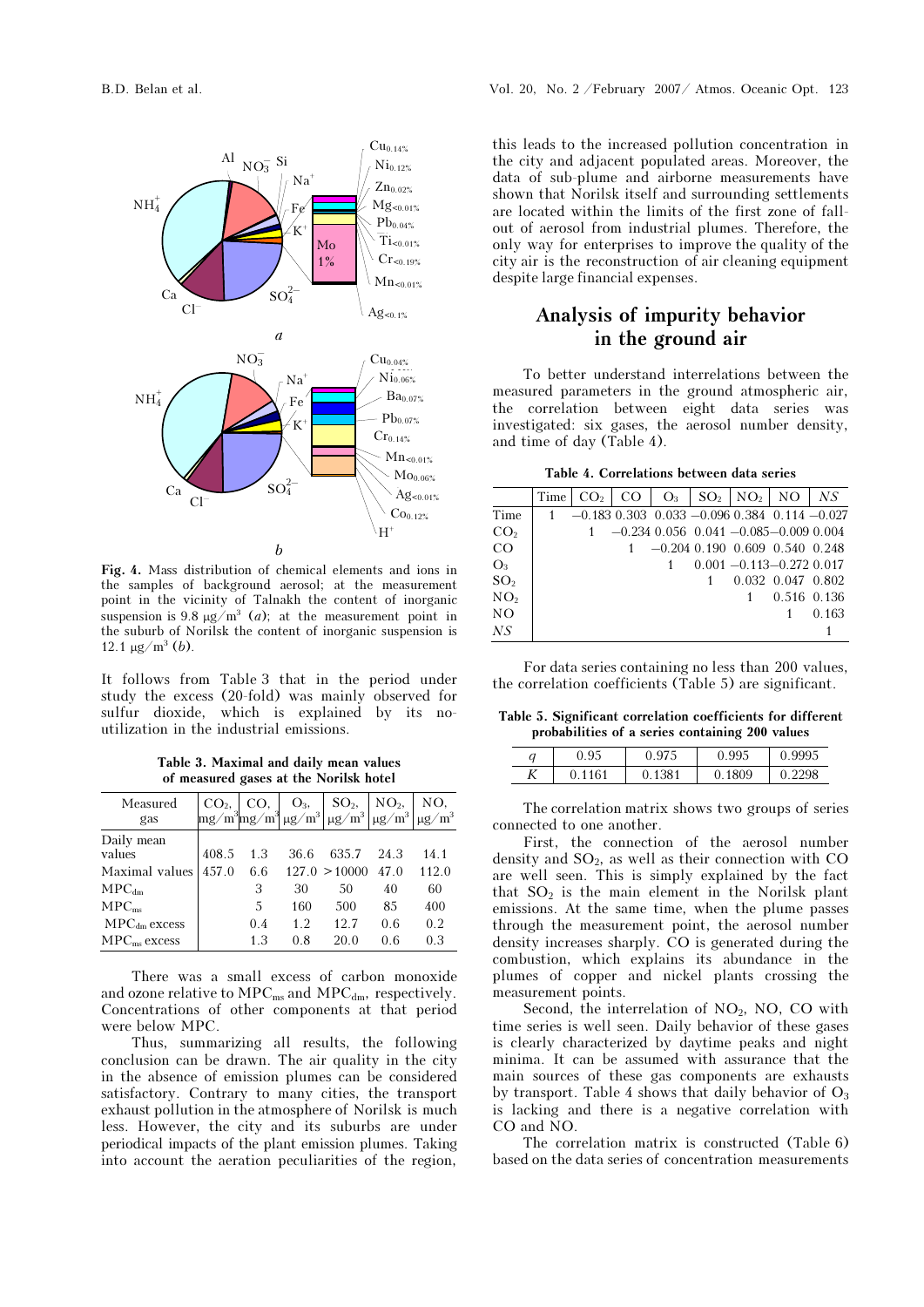of some trace gases, ion-element, and dispersion aerosol compositions and meteorological parameters. The data were obtained from July, 31 to August, 14, 2004, with the use of the AN-30 "Optik-E" aircraft– laboratory and the ground-based mobile station in the region of Large Norilsk and adjacent region in the atmospheric layer between 0 and 5500 m. The matrix included 50 parameters and about 48 non-zero integral measurements or group averaging over each parameter.

| ann |  |
|-----|--|
|-----|--|

|                 |                    | $SO_4^{2-}$  |                  | $Cl^-$    |                   | Ca                | $NH4+$      | Al                | $NO_3^-$                   | Si                | $Na+$                       | Fe                                | Cu                                    | $K^+$                      | Ni                                    |
|-----------------|--------------------|--------------|------------------|-----------|-------------------|-------------------|-------------|-------------------|----------------------------|-------------------|-----------------------------|-----------------------------------|---------------------------------------|----------------------------|---------------------------------------|
| $N_{\rm >DL}$ = |                    | 43           |                  | 48        |                   | 42                | 45          | 42                | 48                         | 39                | 48                          | 43                                | 47                                    | 47                         | 40                                    |
| $SO_4^{2-}$     |                    | 1.0000       |                  |           | 0.0168            | $-0.0411$         | 0.5552      | 0.1137            | 0.2880                     | 0.8262            | 0.8311                      | 0.1245                            | 0.0898                                | 0.9310                     | 0.7278                                |
| $Cl^-$          |                    |              |                  |           | 1.0000            | $0.5261 - 0.0885$ |             | 0.3827            | 0.6362                     | $-0.0169$         | 0.3110                      | 0.7368                            |                                       | $0.6163 - 0.0408$          | 0.0208                                |
| Ca              |                    |              |                  |           |                   | $1.0000 - 0.0972$ |             | 0.3681            | 0.2762                     | 0.0213            | 0.1462                      | 0.5427                            | 0.5809                                | $-0.0328$                  | 0.0056                                |
| $NH4+$          |                    |              |                  |           |                   |                   |             | $1.0000 - 0.1614$ | 0.4049                     | 0.2493            | 0.6006                      | $-0.1128$                         | $-0.2325$                             | 0.4429                     | 0.2277                                |
| ${\rm Al}$      |                    |              |                  |           |                   |                   |             | 1.0000            | 0.1608                     | 0.4078            | 0.1705                      | 0.4024                            | 0.6288                                | 0.1652                     | 0.1807                                |
| $NO_3^-$        |                    |              |                  |           |                   |                   |             |                   | 1.0000                     | 0.0449            | 0.5172                      | 0.4207                            | 0.3802                                | 0.1502                     | 0.0865                                |
| Si              |                    |              |                  |           |                   |                   |             |                   |                            | 1.0000            | 0.6340                      | 0.2034                            | 0.1720                                | 0.9223                     | 0.7753                                |
| $Na+$           |                    |              |                  |           |                   |                   |             |                   |                            |                   | 1.0000                      | 0.4251                            | 0.2591                                | 0.7485                     | 0.5734                                |
| Fe              |                    |              |                  |           |                   |                   |             |                   |                            |                   |                             | 1.0000                            | 0.6595                                | 0.0930                     | 0.1381                                |
| Cu              |                    |              |                  |           |                   |                   |             |                   |                            |                   |                             |                                   | 1.0000                                | 0.0756                     | 0.0993                                |
| $K^+$           |                    |              |                  |           |                   |                   |             |                   |                            |                   |                             |                                   |                                       | 1.0000                     | 0.8137                                |
|                 |                    | $\mathbf{F}$ |                  |           | ${\rm Zn}$        | Mg                | Ba          | P <sub>b</sub>    | $Br^-$                     | Ti                | Cr                          | Mn                                | Mo                                    | Ag                         | Co                                    |
| $N_{\rm >DL}$ = |                    | 22           |                  | 39        |                   | 41                | 42          | 33                | 9                          | $40\,$            | 35                          | 35                                | 30                                    | 32                         | $34\,$                                |
| $SO_4^{2-}$     |                    | 0.1746       |                  |           | 0.0625            | 0.2440            | $-0.1445$   | 0.8539            | $-0.0133$                  | $-0.0680$         | 0.0827                      |                                   | $0.2638 - 0.0435$                     | $-0.0626$                  | 0.2830                                |
| $Cl^-$          |                    | 0.4474       |                  |           | 0.2267            | 0.5651            | 0.2608      | 0.0509            | 0.5576                     | 0.2827            | 0.6921                      |                                   | $0.5582 -0.0839$                      | 0.5008                     | $-0.0505$                             |
| Ca              |                    | 0.2333       |                  | $-0.1733$ |                   | 0.4762            | 0.3308      | 0.1169            | 0.3123                     | 0.3833            | 0.5625                      |                                   | $0.5802 -0.0189$                      | 0.2360                     | 0.0840                                |
| $NH4+$          |                    | 0.3467       |                  |           | $-0.2305$         | $-0.0526 -0.2496$ |             | 0.2559            | $-0.0301$                  | $-0.2035$         | 0.0591                      | $-0.0993$                         | 0.1526                                | $-0.1469$                  | 0.1856                                |
| AI              |                    | 0.1041       |                  |           | 0.2173            | 0.3704            | 0.1968      | 0.3081            | 0.0310                     | 0.5015            | 0.2409                      |                                   | $0.7023 - 0.0585$                     | 0.3033                     | $-0.0430$                             |
| $NO_3^-$        |                    | 0.2307       |                  |           | 0.0503            | 0.2393            | 0.0962      | 0.1003            | 0.2755                     | $-0.0424$         | 0.5071                      | 0.2240                            | 0.1055                                |                            | $0.0865 - 0.1027$                     |
| Si              |                    | 0.0487       |                  |           | 0.0242            | $0.3591 - 0.1043$ |             | 0.9372            | $-0.0406$                  | 0.1620            | 0.0443                      |                                   | $0.4803 - 0.0839$                     | 0.0282                     | 0.3053                                |
| $Na+$           |                    | 0.4792       |                  | $-0.0391$ |                   | 0.4733            | 0.0983      | 0.6728            | 0.2257                     | 0.0877            | 0.3774                      |                                   | $0.3756 - 0.0674$                     | 0.1329                     | 0.1791                                |
| $\rm Fe$        |                    | 0.4011       |                  | $-0.0289$ |                   | 0.8504            | 0.3062      | 0.2308            | 0.4636                     | 0.5823            | 0.8164                      |                                   | $0.7554 - 0.1838$                     |                            | $0.4406 - 0.0331$                     |
| Cu              |                    | 0.2769       |                  |           | 0.1212            | 0.4139            | 0.2639      | 0.2490            | 0.1199                     | 0.4530            | 0.6003                      |                                   | $0.6505 - 0.0509$                     |                            | $0.3000 - 0.1406$                     |
| $\mbox{K}^+$    |                    | 0.1256       |                  | $-0.0287$ |                   | $0.2228 - 0.1362$ |             | 0.9367            | $-0.0466$                  | $-0.0111$         | 0.0469                      |                                   | $0.2645 - 0.0393$                     | $-0.0877$                  | 0.3447                                |
| Ni              |                    | 0.0720       |                  | $-0.0257$ |                   | $0.2253 -0.1194$  |             |                   | $0.7890 -0.0158$           | 0.0188            | 0.0569                      |                                   | $0.2688 - 0.1125$                     | $-0.0631$                  | 0.2342                                |
| $\mathcal{F}^-$ |                    | 1.0000       |                  | $-0.0107$ |                   | 0.3680            | 0.1831      | 0.0582            | 0.4174                     | 0.3144            | 0.3682                      |                                   | $0.2292 -0.1391$                      | 0.5649                     | 0.1608                                |
| ${\rm Zn}$      |                    |              |                  |           | 1.0000            | 0.0716            | 0.0790      | $-0.0169$         | 0.0227                     | 0.0003            | $-0.1908$                   |                                   | $0.0158 - 0.0725$                     |                            | $0.1215 - 0.0370$                     |
| Mg              |                    |              |                  |           |                   | 1.0000            | 0.3729      | 0.3751            | 0.4641                     | 0.5286            | 0.5561                      |                                   | $0.7565 - 0.1934$                     | 0.4260                     | 0.1728                                |
| Ba              |                    |              |                  |           |                   |                   |             | $1.0000 - 0.0517$ | 0.0756                     | 0.2650            | 0.2086                      |                                   | $0.1770 - 0.0678$                     | 0.1941                     | 0.1816                                |
| Pb              |                    |              |                  |           |                   |                   |             |                   | $1.0000 - 0.0156$          | 0.0593            | 0.1388                      |                                   | $0.4888 - 0.0774$                     | $-0.0528$                  | 0.3032                                |
| $\rm Br^-$      |                    |              |                  |           |                   |                   |             |                   | 1.0000                     | 0.0772            | 0.4446<br>0.4405            |                                   | $0.2425 - 0.1605$                     | 0.3482                     | 0.1532                                |
| Ti<br>$\rm Cr$  |                    |              |                  |           |                   |                   |             |                   |                            | 1.0000            | 1.0000                      |                                   | $0.5227 -0.1130$<br>$0.5784 - 0.0614$ |                            | $0.3272 -0.0278$<br>$0.1822 - 0.1513$ |
| Mn              |                    |              |                  |           |                   |                   |             |                   |                            |                   |                             |                                   | $1.0000 - 0.1762$                     |                            | $0.3596 - 0.0346$                     |
| Mo              |                    |              |                  |           |                   |                   |             |                   |                            |                   |                             |                                   |                                       | $1.0000 - 0.1078$          | 0.1000                                |
| Ag              |                    |              |                  |           |                   |                   |             |                   |                            |                   |                             |                                   |                                       | 1.0000                     | 0.0199                                |
|                 |                    |              |                  |           |                   |                   |             |                   |                            |                   |                             |                                   |                                       |                            |                                       |
|                 | Be                 |              | V                |           | $H^*$             | Sum               | Ions        | Els               | $C_{v}$                    | H, m              | $t, \, ^\circ \text{C}$     | R, %                              | $O_3$                                 | SO <sub>2</sub>            | aero<br>$0.4 - 10$                    |
| $\mathbf{1}$    | $\overline{2}$     |              | 3                |           | $\overline{4}$    | $\sqrt{5}$        | 6           | 7                 | 8                          | 9                 | 10                          | 11                                | 12                                    | 13                         | 14                                    |
| $N_{\rm >DL}$ = | $\overline{32}$    |              | 27               |           | 48                | $\sqrt{48}$       | $\sqrt{48}$ | 48                | $\sqrt{48}$                | $\sqrt{48}$       | 48                          | $\sqrt{48}$                       | $\sqrt{48}$                           | $\sqrt{48}$                | 48                                    |
| $SO_4^{2-}$     | $-0.0601 - 0.0804$ |              |                  |           | 0.0490            | 0.8405            | 0.8972      |                   | $0.4979$ $0.9268 - 0.3063$ |                   | 0.2168                      |                                   | $0.3450 - 0.4657$                     | 0.9064                     | 0.6098                                |
| $Cl^-$          | 0.6858             |              | 0.4265           |           | 0.5104            | 0.4894            | 0.4333      |                   | $0.4695 - 0.0765 - 0.1463$ |                   | 0.2458                      |                                   |                                       | $-0.0286$ 0.1380 $-0.1062$ | $-0.1561$                             |
| Ca              | 0.5069             |              | 0.3402           |           | 0.6617            | 0.3786            | 0.1819      |                   | $0.6721 - 0.0639 - 0.2817$ |                   | 0.3570                      |                                   | $0.0121$ $0.1845 - 0.1077$            |                            | $-0.1020$                             |
| $NH4+$          | $-0.1423$          |              | $-0.2068$        |           | 0.1513            | 0.4258            | 0.5672      | 0.0253            |                            | $0.3901 - 0.5239$ | 0.4077                      |                                   | $0.6254 - 0.5068$                     | 0.5932                     | 0.0360                                |
| Al              | 0.3536             |              | 0.2700           |           | 0.1332            | 0.4311            | 0.2325      | 0.7140            |                            |                   | $0.1731$ $0.1489$ $-0.1326$ | $-0.1392 - 0.0149$                |                                       | 0.0679                     | 0.2546                                |
| NO <sub>3</sub> | 0.2399             |              | 0.2086           |           | 0.4118            | 0.5338            | 0.5908      | 0.2739            |                            | $0.1012 - 0.4577$ | 0.4273                      |                                   | $0.4630 - 0.2245$                     | 0.2759                     | $-0.2171$                             |
| Si              | $-0.0171$          |              |                  |           | $0.0461 - 0.0574$ | 0.7696            | 0.6984      | 0.7038            |                            | $0.9304 - 0.0542$ | 0.0044                      |                                   | $0.0558 - 0.3824$                     | 0.7492                     | 0.7484                                |
| $Na+$           | 0.2332             |              | 0.2234           |           | 0.2876            | 0.8672            | 0.9103      | 0.5446            |                            | $0.7039 - 0.4224$ | 0.3854                      |                                   | $0.3499 - 0.3681$                     | 0.7059                     | 0.3490                                |
| Fe              | 0.6999             |              | 0.6383           |           | 0.4682            | 0.5335            | 0.4084      | 0.6405            |                            | $0.0671 - 0.1766$ |                             | $0.3233 - 0.1439$ 0.1375          |                                       | 0.0118                     | $-0.0248$                             |
| Cu              | 0.5304             |              | 0.2958           |           | 0.5616            | 0.4676            | 0.3083      | 0.6616            |                            | $0.0662 - 0.0180$ |                             | $0.1185 -0.1383$ $0.2087 -0.0067$ |                                       |                            | 0.0914                                |
| $K^+$           | $-0.0458 - 0.0619$ |              |                  |           | 0.0350            | 0.7966            | 0.8050      | 0.5632            |                            | $0.9910 - 0.2173$ | 0.1568                      |                                   | $0.2399 - 0.3934$                     | 0.8680                     | 0.6973                                |
| Ni              |                    |              | $0.0397 -0.0165$ |           | 0.0158            | 0.6543            | 0.6337      | 0.5180            |                            | $0.8079 - 0.1900$ | 0.1745                      |                                   | $0.1610 - 0.2376$                     | 0.6525                     | 0.5444                                |
| $\mathrm{F}^-$  | 0.5659             |              | 0.3017           |           | 0.5951            | 0.3729            | 0.3901      | 0.2370            |                            | $0.0791 - 0.2879$ | 0.3802                      |                                   | 0.0532 0.1843                         | 0.0898                     | $-0.0725$                             |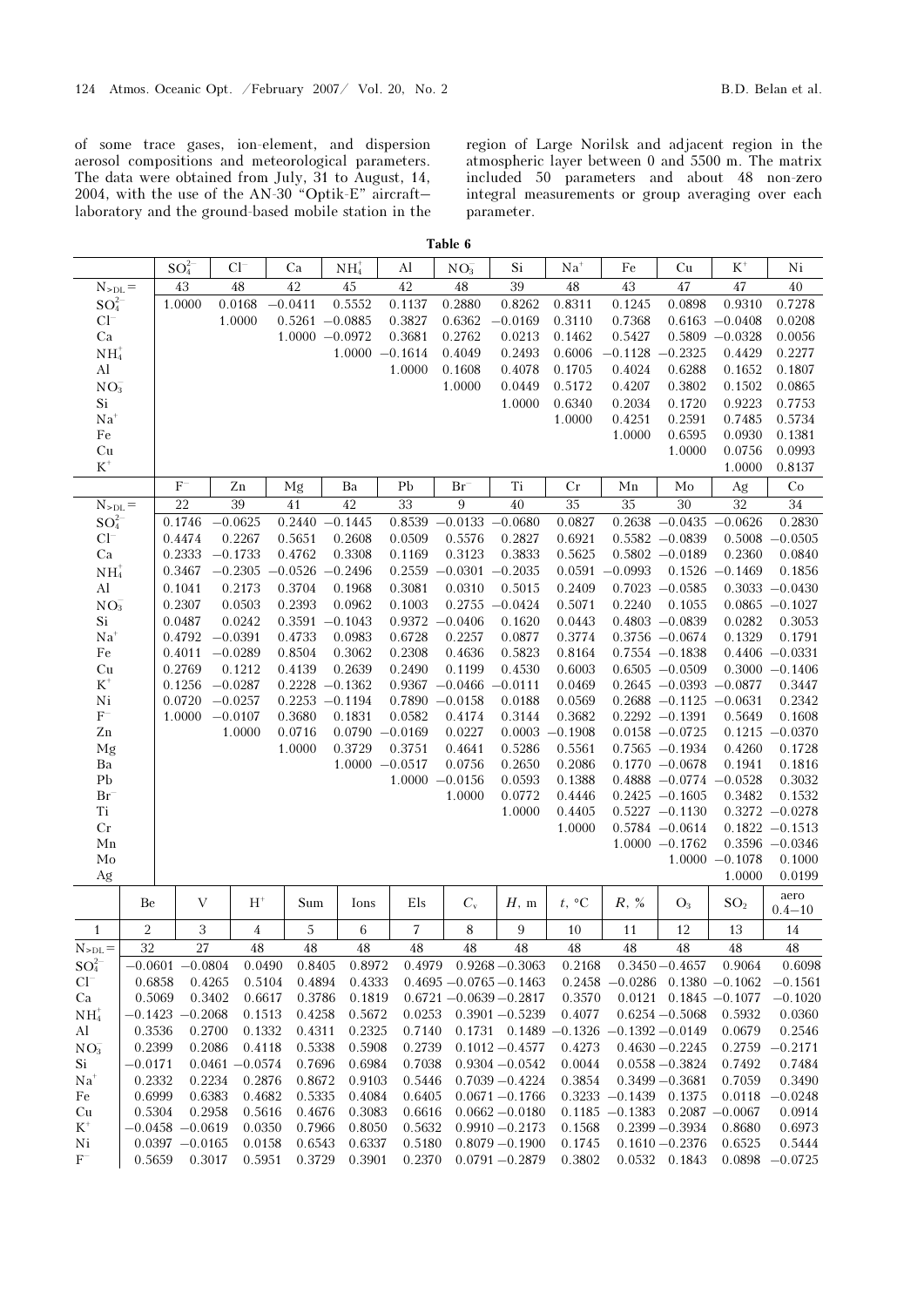### Table 6 continued

| $\mathbf{1}$            | $\overline{2}$      | 3                                                                                                                                 | 4                 | 5                                                                                                   | 6                | 7                          | 8                 | 9                 |                  | 10                         | 11                                      | 12                | 13                                                                                                            | 14                |
|-------------------------|---------------------|-----------------------------------------------------------------------------------------------------------------------------------|-------------------|-----------------------------------------------------------------------------------------------------|------------------|----------------------------|-------------------|-------------------|------------------|----------------------------|-----------------------------------------|-------------------|---------------------------------------------------------------------------------------------------------------|-------------------|
| $\overline{Zn}$         | 0.0588              | $0.0607 - 0.1656$                                                                                                                 |                   | 0.0094                                                                                              | 0.0113           | $0.0030 - 0.0102$          |                   | 0.4275            |                  | $-0.4177$                  | $-0.3998$                               |                   | $0.0429 - 0.0778$                                                                                             | 0.1365            |
| Mg                      | 0.5924              | 0.6273                                                                                                                            | 0.2593            | 0.5602                                                                                              | 0.4352           | 0.6597                     | $0.2185 - 0.1328$ |                   |                  | $0.2241 - 0.1958$          |                                         | 0.0002            | 0.1060                                                                                                        | 0.1767            |
| Ba                      | 0.3929              | 0.4934                                                                                                                            | 0.2134            | $0.0547 - 0.0301$                                                                                   |                  | $0.2107 - 0.1257 - 0.1543$ |                   |                   |                  | $0.1922 -0.0488$           |                                         |                   | $0.1057 - 0.1994$                                                                                             | $-0.1253$         |
| Pb                      | $-0.0058$           | $-0.0361$                                                                                                                         | 0.0147            | 0.8077                                                                                              | 0.7505           | $0.7034$ $0.9465 - 0.1609$ |                   |                   |                  | 0.1051                     | $0.1286 - 0.3709$                       |                   | 0.7575                                                                                                        | 0.7543            |
|                         | 0.4023              | 0.2552                                                                                                                            | 0.2891            | 0.2448                                                                                              | 0.2311           | $0.2058 - 0.0667 - 0.1325$ |                   |                   |                  | 0.1658                     | 0.0395                                  |                   | $0.1542 - 0.0793$                                                                                             | $-0.0883$         |
| $Br^-$<br>Ti            | 0.6681              | 0.6639                                                                                                                            | 0.2778            | 0.2056                                                                                              | 0.0369           | $0.4896 - 0.0188$ 0.1026   |                   |                   |                  | $0.0506 - 0.3552$          |                                         | $0.1822 - 0.0817$ |                                                                                                               | 0.0205            |
|                         |                     |                                                                                                                                   |                   |                                                                                                     |                  |                            |                   |                   |                  |                            |                                         |                   |                                                                                                               |                   |
| Cr                      | 0.5977              | 0.5271                                                                                                                            | 0.5057            | 0.4609                                                                                              | 0.3834           | $0.4917 - 0.0018 - 0.2654$ |                   |                   |                  | $0.4007 - 0.0008$          |                                         | 0.1309            | 0.0188                                                                                                        | $-0.1202$         |
| Мn                      | 0.4329              | 0.4507                                                                                                                            | 0.2061            | 0.6258                                                                                              | 0.4342           | 0.8416                     | $0.2704 - 0.0292$ |                   |                  |                            | $0.1052 -0.2166 -0.0861$                |                   | 0.1437                                                                                                        | 0.3043            |
| Mo                      | $-0.1641 - 0.1604$  |                                                                                                                                   |                   | $0.0343 - 0.0695 - 0.0445 - 0.1008 - 0.0518 - 0.1344$                                               |                  |                            |                   |                   |                  | 0.1289                     | $0.1088 - 0.1224 - 0.0668$              |                   |                                                                                                               | $-0.1453$         |
| Ag                      | 0.5282              | 0.2871                                                                                                                            | 0.3216            | 0.2012                                                                                              | 0.1377           | $0.2745 - 0.0883$          |                   | 0.0834            |                  |                            | $0.0600 -0.2728$ $0.1820 -0.1514$       |                   |                                                                                                               | $-0.0822$         |
| Co                      | $0.1089 - 0.0859$   |                                                                                                                                   | 0.1578            | 0.2396                                                                                              | 0.2299           | 0.1941                     | $0.3578 - 0.1878$ |                   |                  | 0.1438                     | $0.1309 - 0.1503$                       |                   | 0.2388                                                                                                        | 0.3002            |
| Be                      | 1.0000              | 0.5534                                                                                                                            | 0.5703            | 0.3287                                                                                              | 0.2272           | $0.4438 - 0.0767 - 0.1116$ |                   |                   |                  | $0.2912 -0.1741$           |                                         |                   | $0.2800 - 0.1260$                                                                                             | $-0.1417$         |
| V                       |                     | 1.0000                                                                                                                            | 0.2492            | 0.2056                                                                                              | 0.1024           | $0.3576 - 0.0907 - 0.0522$ |                   |                   |                  | $0.1809 - 0.2798$          |                                         |                   | $0.2027 - 0.1344$                                                                                             | $-0.1077$         |
| $\mathbf{H}^+$          |                     |                                                                                                                                   | 1.0000            | 0.3629                                                                                              | 0.2925           | $0.4060 - 0.0265 - 0.4545$ |                   |                   |                  | 0.5378                     | 0.2109                                  | 0.3298            | 0.0048                                                                                                        | $-0.2510$         |
| Sum                     |                     |                                                                                                                                   |                   | 1.0000                                                                                              | 0.9575           | 0.8138                     | $0.7706 - 0.3514$ |                   |                  | 0.3313                     | $0.2626 - 0.3248$                       |                   | 0.7135                                                                                                        | 0.4684            |
| Ions                    |                     |                                                                                                                                   |                   |                                                                                                     | 1.0000           | 0.6116                     | $0.7756 - 0.4014$ |                   |                  | 0.3548                     | $0.3713 - 0.3933$                       |                   | 0.7782                                                                                                        | 0.4216            |
| Els                     |                     |                                                                                                                                   |                   |                                                                                                     |                  | 1.0000                     |                   | $0.5510 - 0.1549$ |                  | 0.1938                     | $-0.0279 - 0.0986$                      |                   | 0.3892                                                                                                        | 0.4354            |
| $C_{\rm v}$             |                     |                                                                                                                                   |                   |                                                                                                     |                  |                            |                   | $1.0000 - 0.1748$ |                  | 0.1136                     | $0.2097 - 0.4125$                       |                   | 0.8773                                                                                                        | 0.7429            |
| H, m                    |                     |                                                                                                                                   |                   |                                                                                                     |                  |                            |                   |                   |                  |                            | $1.0000 -0.9141 -0.7861 0.2162 -0.2983$ |                   |                                                                                                               | 0.3738            |
| $t, \ ^{\circ}\text{C}$ |                     |                                                                                                                                   |                   |                                                                                                     |                  |                            |                   |                   |                  | 1.0000                     | 0.6001                                  | 0.0413            | 0.1992                                                                                                        | $-0.4302$         |
| $R,~\%$                 |                     |                                                                                                                                   |                   |                                                                                                     |                  |                            |                   |                   |                  |                            | $1.0000 - 0.3968$                       |                   | $0.4222 -0.2130$                                                                                              |                   |
| $O_3$                   |                     |                                                                                                                                   |                   |                                                                                                     |                  |                            |                   |                   |                  |                            |                                         |                   | $1.0000 -0.5392 -0.2880$                                                                                      |                   |
| SO <sub>2</sub>         |                     |                                                                                                                                   |                   |                                                                                                     |                  |                            |                   |                   |                  |                            |                                         |                   | 1.0000                                                                                                        | 0.5589            |
|                         |                     | aero > 0.4 aero > 0.5 aero > 0.6 aero > 0.7 aero > 0.8 aero > 0.9 aero > 1.0 aero > 1.5 aero > 2                                  |                   |                                                                                                     |                  |                            |                   |                   |                  |                            | aero > 4                                | aero > 7          | aero > 10                                                                                                     | CO <sub>2</sub>   |
| $N_{\rm >DL}$ =         | 48                  | 48                                                                                                                                | 48                | 48                                                                                                  | 46               | 42                         | 45                | 34                |                  | 36                         | 27                                      | 7                 | 8                                                                                                             | 48                |
| $SO_4^{2-}$             | 0.4334              | 0.8760                                                                                                                            | 0.8273            | 0.9408                                                                                              | 0.9597           | 0.9479                     | 0.8193            |                   | 0.8014           | 0.7843                     | 0.9051                                  | 0.8894            | 0.1579                                                                                                        | 0.3960            |
| $Cl^-$                  | $-0.1602$           |                                                                                                                                   |                   |                                                                                                     |                  |                            |                   |                   |                  |                            |                                         |                   | $-0.1213 - 0.1162 - 0.0753 - 0.0653 - 0.0826 - 0.0291 - 0.0930 - 0.0892 - 0.0809 - 0.0620 - 0.0406$           | 0.0355            |
| Ca                      | $-0.1011$           |                                                                                                                                   |                   |                                                                                                     |                  |                            |                   |                   |                  |                            |                                         |                   | $-0.0794$ $-0.0335$ $-0.0492$ $-0.0726$ $-0.1121$ $-0.0665$ $-0.1552$ $-0.1371$ $-0.0421$ $-0.0456$ $-0.0199$ | 0.1089            |
| NH <sub>4</sub>         | $-0.1147$           | 0.3331                                                                                                                            | 0.3166            | 0.4596                                                                                              | 0.5205           | 0.5731                     | 0.5801            |                   | 0.6035           | 0.5728                     | 0.3966                                  | 0.3310            | 0.0646                                                                                                        | 0.6988            |
| Al                      | 0.2661              | 0.1921                                                                                                                            | 0.1781            | 0.1463                                                                                              | 0.1224           | 0.0939                     | 0.0414            |                   | 0.0118           | 0.0090                     | 0.1716                                  | 0.1876            |                                                                                                               | $0.0120 - 0.1809$ |
| NO <sub>3</sub>         | $-0.3139$           |                                                                                                                                   | $0.0154 - 0.0085$ | 0.1311                                                                                              | 0.1959           | 0.2515                     | 0.2807            |                   | 0.3231           | 0.2850                     | 0.0803                                  |                   | $0.0757 - 0.0849$                                                                                             | 0.5168            |
| Si                      | 0.6287              | 0.8927                                                                                                                            | 0.8311            | 0.8844                                                                                              | 0.8626           | 0.8002                     | 0.5938            |                   | 0.5424           | 0.5064                     | 0.9307                                  | 0.9393            | 0.1450                                                                                                        | 0.1048            |
| $Na+$                   |                     | 0.6192                                                                                                                            | 0.5597            | 0.7012                                                                                              | 0.7353           | 0.7319                     | 0.6279            |                   | 0.6275           | 0.6178                     | 0.6990                                  | 0.6774            | 0.0512                                                                                                        | 0.4656            |
| Fe                      | 0.1943<br>$-0.0417$ | 0.0187                                                                                                                            | 0.0105            | 0.0496                                                                                              | 0.0564           | 0.0287                     |                   |                   |                  | $0.0519 - 0.0204 - 0.0189$ | 0.0738                                  | 0.0799            | 0.0429                                                                                                        | 0.0626            |
|                         | 0.0964              | 0.0673                                                                                                                            | 0.0886            | 0.0600                                                                                              | 0.0353           | 0.0015                     |                   |                   |                  | $0.0058 - 0.0454 - 0.0204$ | 0.0693                                  | 0.0758            |                                                                                                               | $0.0357 - 0.1012$ |
| Cu                      |                     |                                                                                                                                   |                   |                                                                                                     |                  |                            |                   |                   |                  |                            |                                         |                   |                                                                                                               |                   |
| $K^+$<br>Ni             | 0.5374              | 0.9327<br>0.7400                                                                                                                  | 0.8781<br>0.6892  | 0.9698<br>0.7666                                                                                    | 0.9616<br>0.7525 | 0.9115<br>0.6975           | 0.7100<br>0.5048  |                   | 0.6679<br>0.4678 | 0.6253<br>0.4310           | 0.9899<br>0.8094                        | 0.9886<br>0.8238  | 0.1251<br>0.0770                                                                                              | 0.2928<br>0.2018  |
| $\mathrm{F}^-$          | 0.4191              | 0.0138                                                                                                                            | 0.0088            | 0.0924                                                                                              | 0.1140           | 0.0872                     | 0.1767            |                   | 0.0597           | 0.0979                     | 0.1110                                  | 0.0682            | 0.0590                                                                                                        | 0.1921            |
| Zn                      | -0.1121<br>0.1896   |                                                                                                                                   |                   | $-0.0006 - 0.0593 - 0.0599 - 0.0599 - 0.0651 - 0.1178 - 0.0908 - 0.1000 - 0.0283$                   |                  |                            |                   |                   |                  |                            |                                         |                   | $0.0101 - 0.1083 - 0.4035$                                                                                    |                   |
|                         |                     | 0.1834                                                                                                                            | 0.1512            | 0.1775                                                                                              | 0.1757           | 0.1374                     | 0.1245            |                   |                  |                            | 0.0444 0.0508 0.2203                    | 0.2282            | 0.2032                                                                                                        | 0.0232            |
| Mg                      | 0.1621              |                                                                                                                                   |                   | $-0.1700$ $-0.1912$ $-0.1797$ $-0.1766$ $-0.1908$ $-0.1306$ $-0.1847$ $-0.1431$ $-0.1164$ $-0.1170$ |                  |                            |                   |                   |                  |                            |                                         |                   |                                                                                                               | $0.1641 - 0.0093$ |
| Ba<br>Pb.               | –0.0922<br>0.6274   |                                                                                                                                   |                   |                                                                                                     |                  |                            |                   |                   |                  |                            |                                         |                   | 0.9151 0.8743 0.9098 0.8787 0.8109 0.6126 0.5454 0.5114 0.9472 0.9528 0.2450 0.1840                           |                   |
|                         |                     | $-0.0853 -0.0858 -0.0643 -0.0464 -0.0392 -0.0698 -0.0054 -0.1031 -0.1029 -0.0446 -0.0585$ 0.0026 0.0419                           |                   |                                                                                                     |                  |                            |                   |                   |                  |                            |                                         |                   |                                                                                                               |                   |
| $Br^-$<br>Ti            |                     | $0.0462 - 0.0336 - 0.0599 - 0.0522 - 0.0556 - 0.0726 - 0.0880 - 0.0997 - 0.0989 - 0.0214 - 0.0036 - 0.0492 - 0.1732$              |                   |                                                                                                     |                  |                            |                   |                   |                  |                            |                                         |                   |                                                                                                               |                   |
|                         |                     |                                                                                                                                   |                   |                                                                                                     |                  |                            |                   |                   |                  |                            |                                         |                   |                                                                                                               |                   |
| Cr                      |                     | $-0.1516$ $-0.0302$                                                                                                               | 0.0031            | 0.0295                                                                                              | 0.0307           | 0.0154                     |                   |                   |                  |                            |                                         |                   | $0.0370 -0.0088 -0.0308$ $0.0139$ $0.0050 -0.0090$ 0.1910                                                     |                   |
| Mn                      | 0.2925              | 0.2851                                                                                                                            | 0.2868            | 0.2512                                                                                              | 0.2209           | 0.1794                     | 0.1369            |                   |                  |                            |                                         |                   | $0.0725$ $0.0702$ $0.2691$ $0.2826$ $0.0947 - 0.0515$                                                         |                   |
| Mo                      |                     | $-0.1612$ $-0.0698$ $-0.0681$ $-0.0605$ $-0.0578$ $-0.0488$ $-0.0767$ $-0.0409$ $-0.0362$ $-0.0409$ $-0.0466$ $-0.0251$ $0.2266$  |                   |                                                                                                     |                  |                            |                   |                   |                  |                            |                                         |                   |                                                                                                               |                   |
| Ag                      |                     | $-0.0593$ $-0.1257$ $-0.1446$ $-0.1197$ $-0.1081$ $-0.1186$ $-0.0110$ $-0.0921$ $-0.0535$ $-0.1032$ $-0.0812$ $-0.0672$ $-0.1613$ |                   |                                                                                                     |                  |                            |                   |                   |                  |                            |                                         |                   |                                                                                                               |                   |
| Co                      | 0.2606              | 0.3508                                                                                                                            | 0.3282            | 0.3253                                                                                              | 0.3097           |                            |                   |                   |                  |                            |                                         |                   | 0.2704 0.1833 0.1431 0.1409 0.3754 0.3612 0.2600 0.1257                                                       |                   |
| Be                      |                     | $-0.1359 -0.1222 -0.1318 -0.0951 -0.0915 -0.1102 -0.1060 -0.1284 -0.1309 -0.0841 -0.0549 -0.0009 -0.0152$                         |                   |                                                                                                     |                  |                            |                   |                   |                  |                            |                                         |                   |                                                                                                               |                   |
| V                       |                     | $-0.0817$ $-0.1368$ $-0.1795$ $-0.1303$ $-0.1201$ $-0.1378$ $-0.1636$ $-0.1690$ $-0.1735$ $-0.0755$ $-0.0621$ $-0.1548$ $-0.0650$ |                   |                                                                                                     |                  |                            |                   |                   |                  |                            |                                         |                   |                                                                                                               |                   |
| $H^+$                   |                     | $-0.2956 -0.1189 -0.0903$                                                                                                         |                   | 0.0012                                                                                              |                  | $0.0178 - 0.0213$          |                   |                   |                  |                            |                                         |                   | $0.0869 - 0.0571 - 0.0219$ $0.0191 - 0.0224 - 0.0300$                                                         | 0.2883            |
| Sum                     | 0.3205              | 0.7046                                                                                                                            | 0.6670            | 0.7738                                                                                              | 0.7852           | 0.7546                     | 0.6538            |                   |                  | 0.5951 0.5766              |                                         | 0.7619 0.7550     | 0.1114                                                                                                        | 0.3591            |
| Ions                    | 0.2533              | 0.7021                                                                                                                            | 0.6597            | 0.7949                                                                                              | 0.8248           | 0.8161                     | 0.7311            |                   | 0.6961           | 0.6763                     | 0.7585                                  | 0.7445            | 0.1090                                                                                                        | 0.4540            |
| Els                     | 0.3688              | 0.5182                                                                                                                            | 0.5003            | 0.5211                                                                                              | 0.4920           | 0.4254                     | 0.3201            |                   | 0.2297           | 0.2188                     | 0.5618                                  | 0.5709            | 0.0861                                                                                                        | 0.0701            |
| $C_{\rm v}$             | 0.5883              | 0.9552                                                                                                                            | 0.9027            | 0.9783                                                                                              | 0.9682           | 0.9229                     | 0.7335            |                   | 0.6935           | 0.6573                     | 0.9905                                  | 0.9906            | 0.1732                                                                                                        | 0.2521            |
| H, m                    | 0.5178              | 0.0099                                                                                                                            |                   |                                                                                                     |                  |                            |                   |                   |                  |                            |                                         |                   | $0.0318 - 0.1835 - 0.2669 - 0.2926 - 0.3959 - 0.3080 - 0.3194 - 0.2086 - 0.1420 - 0.2130 - 0.9292$            |                   |
| $t, \, ^\circ \text{C}$ |                     | $-0.5645 - 0.0736 - 0.0795$                                                                                                       |                   | 0.1240                                                                                              | 0.1957           | 0.2083                     | 0.3300            |                   |                  |                            | 0.2194 0.2382 0.1442 0.0934             |                   | 0.1316                                                                                                        | 0.8191            |
| R, %                    | $-0.3541$           | 0.1005                                                                                                                            | 0.1019            | 0.2614                                                                                              | 0.3395           | 0.3956                     | 0.5049            |                   |                  |                            | 0.4711 0.4737 0.2219 0.1475             |                   |                                                                                                               | 0.2103 0.8430     |
| $O_3$                   |                     | $-0.1999 - 0.4166 - 0.3473 - 0.4010 - 0.4512 - 0.5389 - 0.4406 - 0.6024 - 0.5521 - 0.3686 - 0.3591 - 0.1147 - 0.4199$             |                   |                                                                                                     |                  |                            |                   |                   |                  |                            |                                         |                   |                                                                                                               |                   |
| SO <sub>2</sub>         | 0.3766              | 0.8309                                                                                                                            | 0.7821            | 0.9051                                                                                              | 0.9459           |                            |                   |                   |                  |                            |                                         |                   | 0.9823 0.8768 0.9215 0.8705 0.8424 0.8203 0.0988 0.4677                                                       |                   |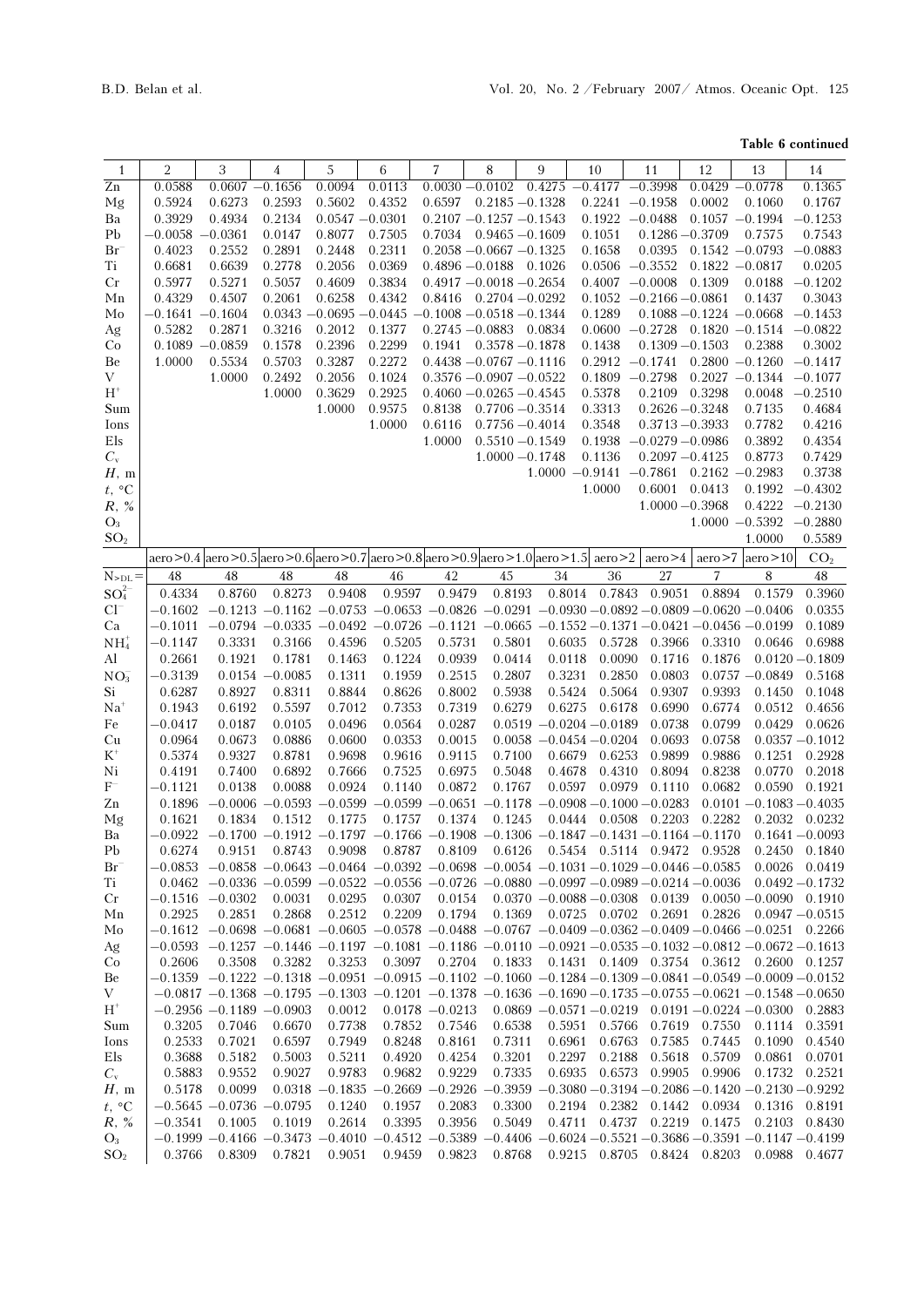|               | 2      | 3      | 4      |        | 6      |        | 8      | 9      | 10     | 11     | 12     | 13     | 14                |
|---------------|--------|--------|--------|--------|--------|--------|--------|--------|--------|--------|--------|--------|-------------------|
| aero $0.4-10$ | 0.9758 | 0.8894 | 0.8988 | 0.7502 | 0.6634 | 0.5947 | 0.3978 | 0.3825 | 0.3608 | 0.7233 | 0.7418 |        | $0.1565 - 0.3141$ |
| aero > 0.4    | 1.0000 | 0.7699 | 0.7898 | 0.5897 | 0.4855 | 0.4088 | 0.2154 | 0.2053 | 0.1897 | 0.5715 | 0.5980 |        | $0.1350 - 0.4830$ |
| aero > 0.5    |        | 1.0000 | 0.9803 | 0.9625 | 0.9210 | 0.8733 | 0.6701 | 0.6552 | 0.6177 | 0.9364 | 0.9415 | 0.1576 | 0.0858            |
| aero > 0.6    |        |        | 1.0000 | 0.9417 | 0.8843 | 0.8245 | 0.6665 | 0.6066 | 0.5767 | 0.8896 | 0.8851 | 0.1932 | 0.0527            |
| aero > 0.7    |        |        |        | 1.0000 | 0.9875 | 0.9456 | 0.8021 | 0.7374 | 0.7034 | 0.9682 | 0.9545 | 0.1815 | 0.2764            |
| aero > 0.8    |        |        |        |        | 1.0000 | 0.9796 | 0.8596 | 0.8091 | 0.7755 | 0.9530 | 0.9336 | 0.1791 | 0.3754            |
| aero > 0.9    |        |        |        |        |        | 1.0000 | 0.8882 | 0.9064 | 0.8680 | 0.8891 | 0.8710 | 0.1359 | 0.4451            |
| aero > 1.0    |        |        |        |        |        |        | 1.0000 | 0.8826 | 0.8968 | 0.7050 | 0.6476 | 0.2873 | 0.5101            |
| aero > 1.5    |        |        |        |        |        |        |        | 1.0000 | 0.9806 | 0.6252 | 0.6016 | 0.0715 | 0.5142            |
| aero > 2      |        |        |        |        |        |        |        |        | 1.0000 | 0.5908 | 0.5560 | 0.1181 | 0.4898            |
| aero > 4      |        |        |        |        |        |        |        |        |        | 1.0000 | 0.9894 | 0.1886 | 0.2609            |
| aero > 7      |        |        |        |        |        |        |        |        |        |        | 1.0000 | 0.1302 | 0.2016            |
| aero > 10     |        |        |        |        |        |        |        |        |        |        |        | 1.0000 | 0.1313            |

The correlation analysis of interrelation of sulfur dioxide, CO2, ozone, aerosol chemical components, their size distribution, and altitude variation has made it possible to determine the following characteristic groups of gases, elements, and ions in the aerosol composition.

As it was expected, the maximal correlation turned out characteristic for two components dominating in the regional atmosphere due to the specificity of the industrial production in Norilsk. These gases are sulfur dioxide and sulfate anion in the aerosol composition. They form the first group of aerosols correlating with them and to one another,

which, evidently, have the same source of origin.<br>The system of graphs,<sup>2</sup> constructed from the values of the correlation matrix with the confidence limit  $q = 0.9995$ , this group forms the first cluster of chemical components: the top heptagon with the sulfate-anion in the center (Fig. 5).

High correlation of  $CO<sub>2</sub>$  with two components of this cluster – sulfur dioxide and ammonium ion, verifies their joint presence in the industrial emissions of Large Norilsk. The absence in this case of the significant correlation of  $CO<sub>2</sub>$  with aerosol elements of this cluster (however, presenting for sulfur dioxide) counts in favor of adsorption of a considerable part of  $SO<sub>2</sub>$  molecules on particles of emitted aerosol, since the difference of the diffusion coefficients between gases is much less than between gas molecules and aerosol particles.

Probably, such dry absorption results in the realization of the mechanism of heterogeneous oxidation of  $SO_2$  into  $SO_3$  at the surface of solid aerosols<sup>3</sup> containing oxides of alkali metals, nickel, lead, and silicon, as well as in possible formation of salts of the sulfurous acid and sulfuric acid without participation of water vapor. This conclusion is confirmed both by close to zero correlation of components of this group with the hydrogen ion concentration and high negative correlation with ozone (its depletion near cluster components). Thus, metals of the first cluster are the first contractors of generated sulfites and sulfates. Probably, quartz particles play the role of condensation–coagulation centers.



Fig. 5. Graphs of aerosol chemical matrix for the region of Large Norilsk, constructed using the correlation matrix of data for the period of summer measurements (the significance level of solid lines is 0.9995; dashed lines is  $0.995 - 0.975$ ).

Components of the first cluster have the highest correlation coefficients, both with total concentrations of ions and elements separately and with total mass of aerosol components, and overlap the greater part of the number density spectrum (from  $0.4-0.5$  to  $1.5 \mu m$ ; for lead, potassium, and silicon the second peak in the range of  $4-10 \mu m$  is observed) determining the volume concentration  $(C_v)$  of aerosol of the region as a whole.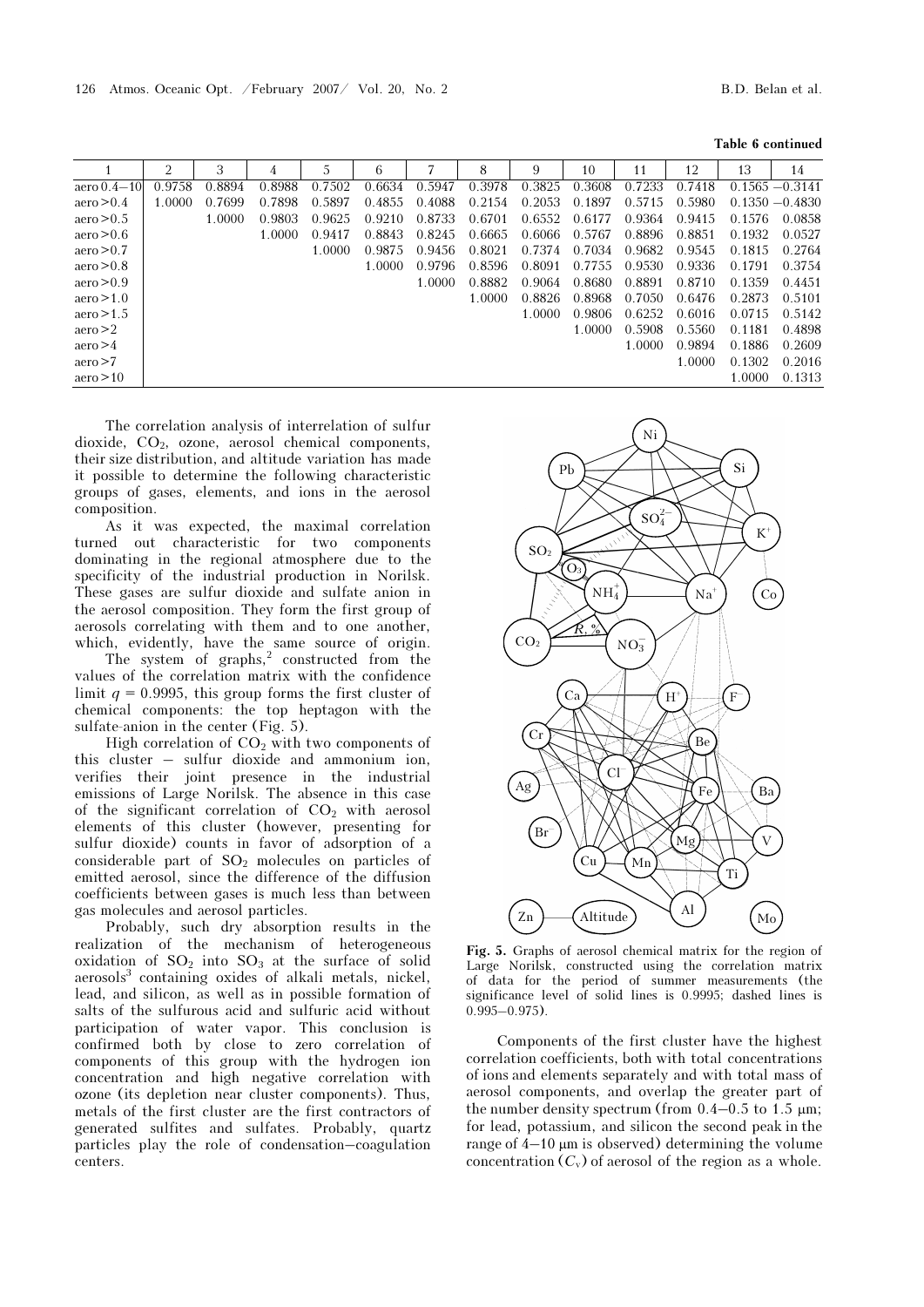The center of the second intercorrelating group of elements is ion of chlorine, which is meant to be of marine origin. $4-6$  Sodium and bromine are traditionally attributed to the components of oceanic origin as well. Although there is a correlation with sodium and bromine–ion in our case, its confidence limit  $q$  is lower (0.975). Possibly, this is connected with a significant transformation and the processes of fractionation of marine aerosol particles during air transportation in the atmosphere, when, first, they experience deposition of smaller particles of different origin and, second, the chlorine itself is able to participate in the equilibrium transitions accompanied by varying the degree of oxidation, including phase transitions of the type "particle – drop – gas – drop – particle".

As particles become greater, their sedimentation stability decreases strongly, resulting in the particle precipitation from the atmosphere to the underlying surface. Evidently, the industrial emissions favor the strengthening of the condensation–coagulation processes and disturb the stable stratification of aerosol fields in the atmospheric boundary layer, leading to the acceleration of the aerosol transformation and precipitation.

Thus, taking into account the remoteness of other large industrial regions, these aerosol particles reach the Norilsk industrial region saturated by elements and ions, firstly of the sea and soil-erosion origin, and in Norilsk they additionally experience enriching by the components of its industrial emissions.

The enrichment of components of the second cluster inside Norilsk can be estimated by the method of simple approximation based on the following assumptions:

1) all chlorine as a component of aerosol, passed through the region, is not of local industrial origin (due to its non-correlation with  $SO_2$  and other emitted components);

2) relative enrichment by chlorine–ion of the atmospheric boundary layer when passing through the region is only due to the aerosol precipitation from higher altitude layers;

3) the precipitation of chlorine-containing aerosol fraction on the underlying surface of the region should be considered insignificant (if necessary, these losses can be evaluated using the components, highly correlated with chlorine, whose coefficients of relative enrichment became less than unity when air mass passing through the industrial region);

4) based on the above-mentioned, we can consider that the enrichments by other components of this cluster, exceeding the coefficient of chloride–ion enrichment, are due to contribution of the Norilsk industrial region.

Mathematically, such evaluation of the industrial enrichment of element and ion of the second cluster when passing through the region is expressed by:

$$
K_{\rm E} = \frac{[{\rm E}]_{\rm exit}/[{\rm E}]_{\rm entr}}{[{\rm C}]_{\rm exit}/[{\rm C}]_{\rm entr}},
$$

where *entr* is the windward side (the concentration at the air mass entry in the region); exit is the leeward side (at the exit). Results of the estimation are presented in Fig. 6.



Fig. 6. Evaluation of enrichment of components of the second cluster by chloride–anion. Twelve samples are selected in the layer between 100 and 1500 m on 10–13 August, 2004.

Somewhat isolated diagonal of elements Al–Ti–V is adjacent to the second cluster, which practically does not correlate with the chlorine itself, but has strong relations with the cluster half. Titanium, which has six highly-significant bonds, could be the leader of this group, however, the absence of a closed chain of correlations counts in favor of a complex origin of the group elements. Titanium, as well as iron and aluminum (sometimes manganese) are often reference elements of indication of soil origin. However, the considerable enrichment by Al, Ca, Fe, Mn is indicative of the presence of not only soilerosion factor at the territory. A possible reason of the considerable increase of their concentrations here can be the periodical rock-blasting in mountains. Titanium, vanadium, partially magnesium, evidently, originate from the underlying surface of oil and gas provinces of Western Siberia.

The nitrate–anion is a connecting link between two main clusters of aerosol under study. It is formed in the atmosphere from nitric oxide photochemically, and, that is evident from its position in the system of graphs, well condenses on any aerosol.

Only two elements – molybdenum and zinc – do not demonstrate any significant bonds. However, it is well-known<sup>6</sup> that the first of these components form a stable highest oxide and highly hydrated oxygen complexes on its basis. This allows one to suppose that it exists in the form of stable aerosol particles of similar composition, which are slowly transforming. Zinc also tends to hydration and formation of complexes. But the fact is of interest that zinc is the only component of all measured aerosol components, which has a high  $(r = 0.4275)$  and significant  $(q = 0.995)$  positive correlation with its altitude behavior, possibly, due to long-distance transfer. Some authors believe that zinc emissions exist in atmosphere in the vapor-phase form, $^{22}$  i.e., zinc in local emissions does not manifests itself in aerosol form, which is under study.

With more accurate information in hand about the origin, propagation, and lifetime of gas and aerosol-forming matters we could formulate the recommendations about possible ways to decrease the toxicity of individual components and their distant transfer in the atmosphere with aerosol.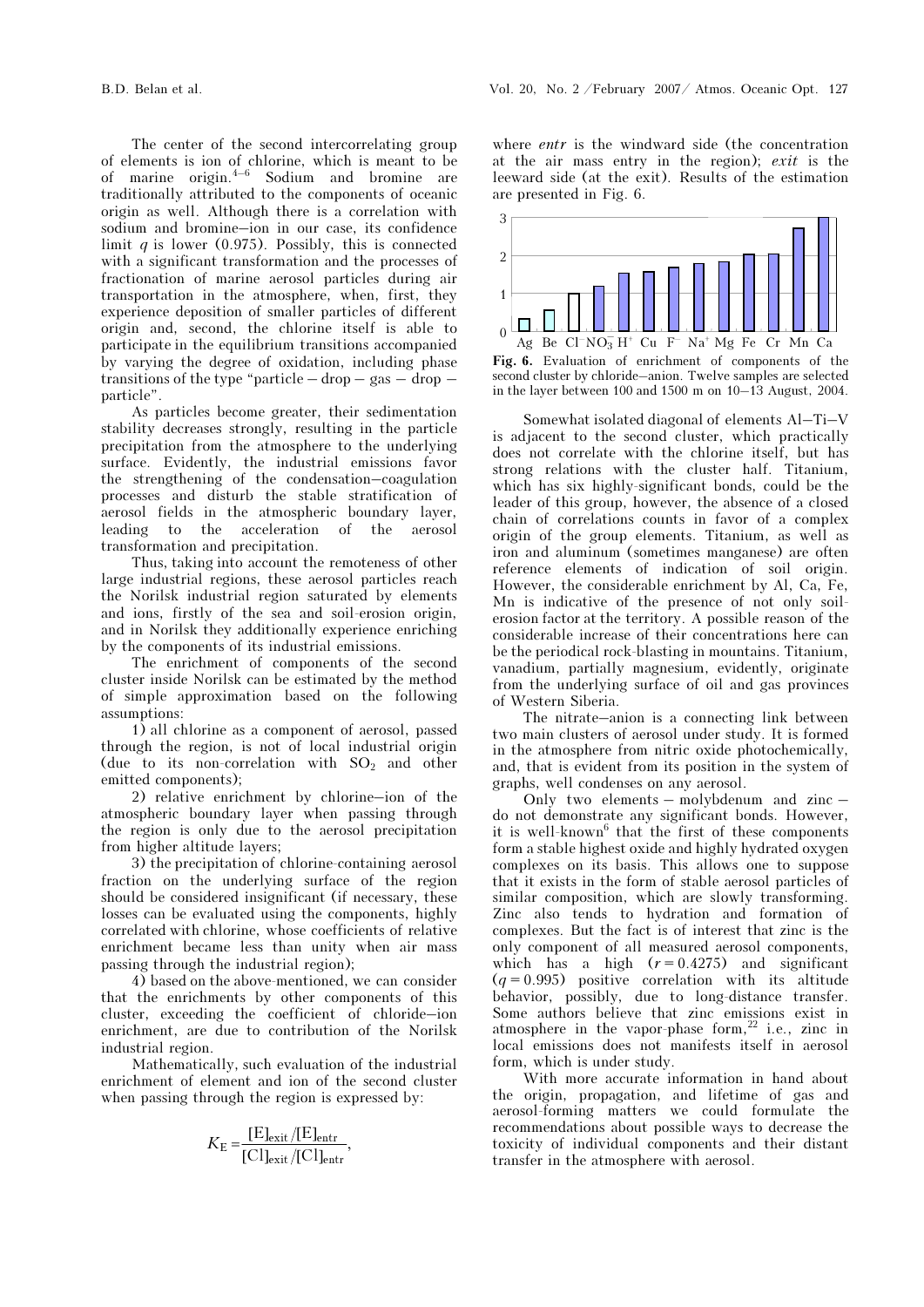### Recommendations

To improve the ecological situation in the region, the decrease of sulfur emission is necessary. Apart from the classical desulfurization of fuel, there are three variants of the process with the use of: 1) CuO, which provides about 90% removing  $NO_x$  and  $SO_x^7$ ; 2) coal fuel with lime additions<sup>8-10</sup> providing from  $50$ to 80% chemical bonding of  $SO<sub>x</sub>$ ; 3) limestone.<sup>11,12</sup>

 Measurements of vertical distribution of admixtures and air temperature have revealed the presence during the whole experiment of permanent inversion at a height of 1 km, preventing the emissions to propagate upward. The climatic data show that such inversion is not destructed even in the day time from September to April all over the region. Even in summer, in the day time, there is a barrier layer at a 900–1000 m altitude. Therefore, the height increase of plant chimneys up to 500 m makes no sense, because all emissions will propagate under the inversion layer.

One of the ways to solve the problem is a change the emission intensity in day and night time. At night the emissions can be accumulated in gasholders, and in day time the gasholders should be released. This will allow using the effect of better scattering of impurities in day time, and, consequently, favor the air cleaning. In the gasholders, the gas condensation will take place and the resulting microdispersion particles will fast coagulate, transforming into the accumulation mode,<sup>13</sup> which is well collected by standard filters. To overcome the inversion layer, the meteotrons should be used instead of standard chimneys.14,15 The inversion level should be sodar-monitored.<sup>16</sup>

In the city column the impurities are in the form of gases, because the aerosol fraction sediments as coarse particles near the source. The impurities propagate at large distances under the inversion layer; this was found during the experiment inside a layer of 300–400 m. The "gas-particle" transition begins at a distance of 50–100 km. The start of condensation processes depends on the type of the compound. The limited period of the aircraft flight hours hindered us to follow all the transformation process of compounds in the plume. To do this, a specialized experiment in the framework of some research program is needed, the best time for which is any transition season.

The aerosol background in the city is mainly determined by technogenous microdispersion calcium and ash Al, Si, Fe. Therewith, there is a strong dissimilarity in their distribution all over the city, caused by peculiarities of the urban aeration, which is difficult to explain in the framework of commonly accepted ideas. There are zones in the urban territory with weakly changeable background admixtures (stagnation zones).

The aerosol background is improved at the cost of decreasing industrial emissions. To solve the problem of the stagnation zones, a mathematical calculation of the urban air circulation by the Penenko–Aloyan method<sup>17–18</sup> is required, followed by the experimental verification of results, and construction of the control system similar to the described in Ref. 19.

Relatively high ozone concentrations in the Norilsk atmosphere at the period of the abovedescribed experiment says about intense photochemical processes, resulting in formation of the secondary more toxic components, for example, formaldehyde.

 To control the photochemical processes in Norilsk, it is necessary to organize the ozone monitoring. For this purpose, an automatic station of a TOR-station type can be used.<sup>20</sup> The use of the foreign UV analyzers is undesirable, because they overestimate the ozone values in the dusty atmosphere. $21$ 

#### Acknowledgements

This work has been performed in the framework of the program of SB RAS 24.3 and supported by the interdisciplinary project of SB RAS No. 130, the program of the Presidium of the RAS No. 13, grants of Russian Foundation for Basic Research Nos. 04– 05–64559 and 04–05–08010.

#### References

1. GN 2.161338-03. Maximum Permissible Concentrations (MPC) of Pollutants in the Atmospheric Air of Populated Areas. Confirmed by Chief State health officer of the Russian Federation on May 21, 2003.

2. E.N. L'vovskii, Statistical Methods of Construction of Empirical Formulae (Vysshaya Shkola, Moscow, 1988), 239 pp.

3. V.A. Isidorov, Ecological Chemistry (Khimizdat, St.- Petersburg, 2001), 304 pp.

4. A.A. Vinogradova, Izv. Ros. Akad. Nauk, Fiz. Atmos. Okeana 29, No. 4, 437–456 (1993).

5. V.A. Petrukhin, L.V. Burtseva, V.A. Vizhenskii, et al., in: Monitoring of Background Pollution of Natural Media", is. 2 (Gidrometeoizdat, Leningrad, 1984), pp. 71–78.

6. L. Poling, General Chemistry (Mir, Moscow, 1974), 848 pp.

7. J.D. Mobley, Assessment of  $NO_x$  and  $SO_x$  Flue Gas Treatment Technology, EPA/IERI, RTP-1084 (Triangle Park, 1980), pp. 1–23.

8. K.L. Maloney, in: AIChE 87-th National Meeting (Boston, 1979), pp. 46–50.

9. R.D. Giammar, in: Proc. of the Third Stationary Source Combustion Symposium (Triangle Park, 1979), Vol. 1, pp. 3–34.

10. G.M. Blythe, Survey of Dry  $SO_2$  Control Systems, EPA-600/7-80-030 (1980), 47 pp.

11. L. Hoffman, S.J. Aresco, and E.C. Holt, EPA-600/7- 78-002 (1978), 145 pp.

12. J. Kilgroe, in: Proc. Symposium on Flue Gas Resulfurization (Las-Vegas, 1979), pp. 89–97.

13. B.D. Belan, V.K. Kovalevskii, and A.I. Shcherbatov, Atmos. Oceanic Opt. 5, No. 10, 1036–1040 (1992).

14. N.I. Vulfson and L.M. Levin, Meteotron as Means of Impact on the Atmosphere (Gidrometeoizdat, Moscow, 1987), 132 pp.